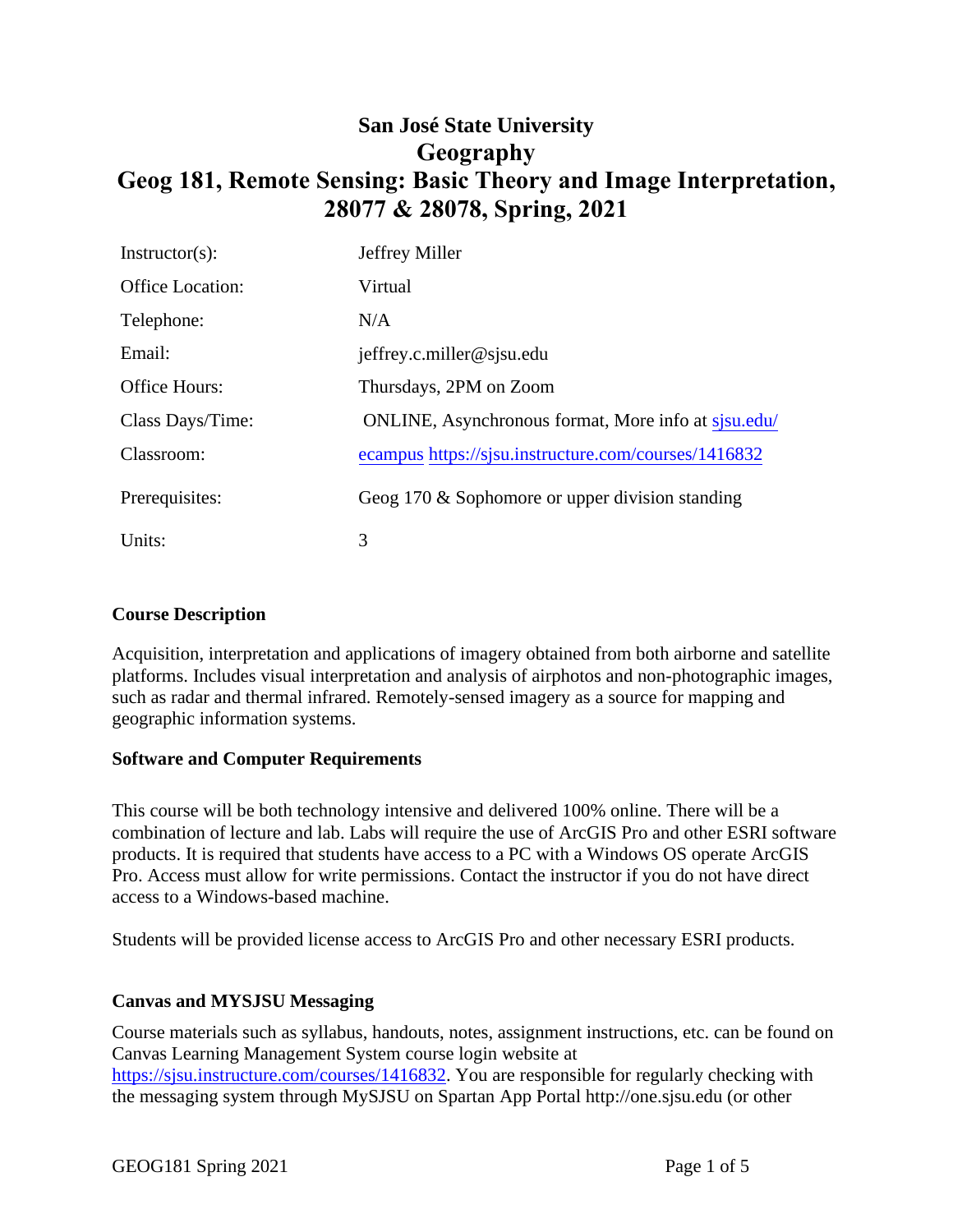communication system as indicated by the instructor) to learn of any updates. For help with using Canvas see [Canvas Student Resources page](http://www.sjsu.edu/ecampus/teaching-tools/canvas/student_resources) [\(http://www.sjsu.edu/ecampus/teaching](http://www.sjsu.edu/ecampus/teaching-tools/canvas/student_resources)[tools/canvas/student\\_resources\)](http://www.sjsu.edu/ecampus/teaching-tools/canvas/student_resources)

## **Course Learning Outcomes (CLO)**

Students will get fundamental training in remote sensing to understand the power and limitations of satellite data. They will gain hands-on experience with remotely sensed data and learn how to turn that data into actionable information, such as a classified map that could be used with GIS software. In combination with the 170/171 series, students will be well prepared for complex spatial analysis and modeling in a variety of fields.

Student learning outcomes:

A. Explain the underlying principles of remote sensing.

B. Identify the various techniques of remote sensing and describe how these techniques are used for collecting spatial data.

C. Distinguish between active and passive remote sensing.

D. Interpret satellite images, aerial photographs, and Light Detection and Ranging (LIDAR) images.

E. Evaluate analog and digital image processing.

F. Identify and categorize information and reconstruct various maps using remotely sensed data.

G. Open, manage, and organize imagery and orthophoto using image processing software.

## **Required Texts/Readings**

Textbook

Campbell, J., & Wynne, R. (2011). Introduction to Remote Sensing, Fifth Edition. The Guilford Press. 978-1609181765

<https://www.amazon.com/Introduction-Remote-Sensing-Fifth-Campbell/dp/160918176X>

Other Readings

If applicable, will be provided by the instructor digitally.

#### Other technology requirements / equipment / material

Computer and software required. See Software Requirements.

## **Expectations and Student Success (Course Requirements)**

Success in this course is based on the expectation that students will spend, for each unit of credit, a minimum of 45 hours over the length of the course (normally three hours per unit per week) for instruction, preparation/studying, or course related activities, including but not limited to internships, labs, and clinical practica. Other course structures will have equivalent workload expectations as described in the syllabus. Special projects or assignments may require additional work for the course. Careful time management will help you keep up with readings and assignments and enable you to be successful in all of your courses.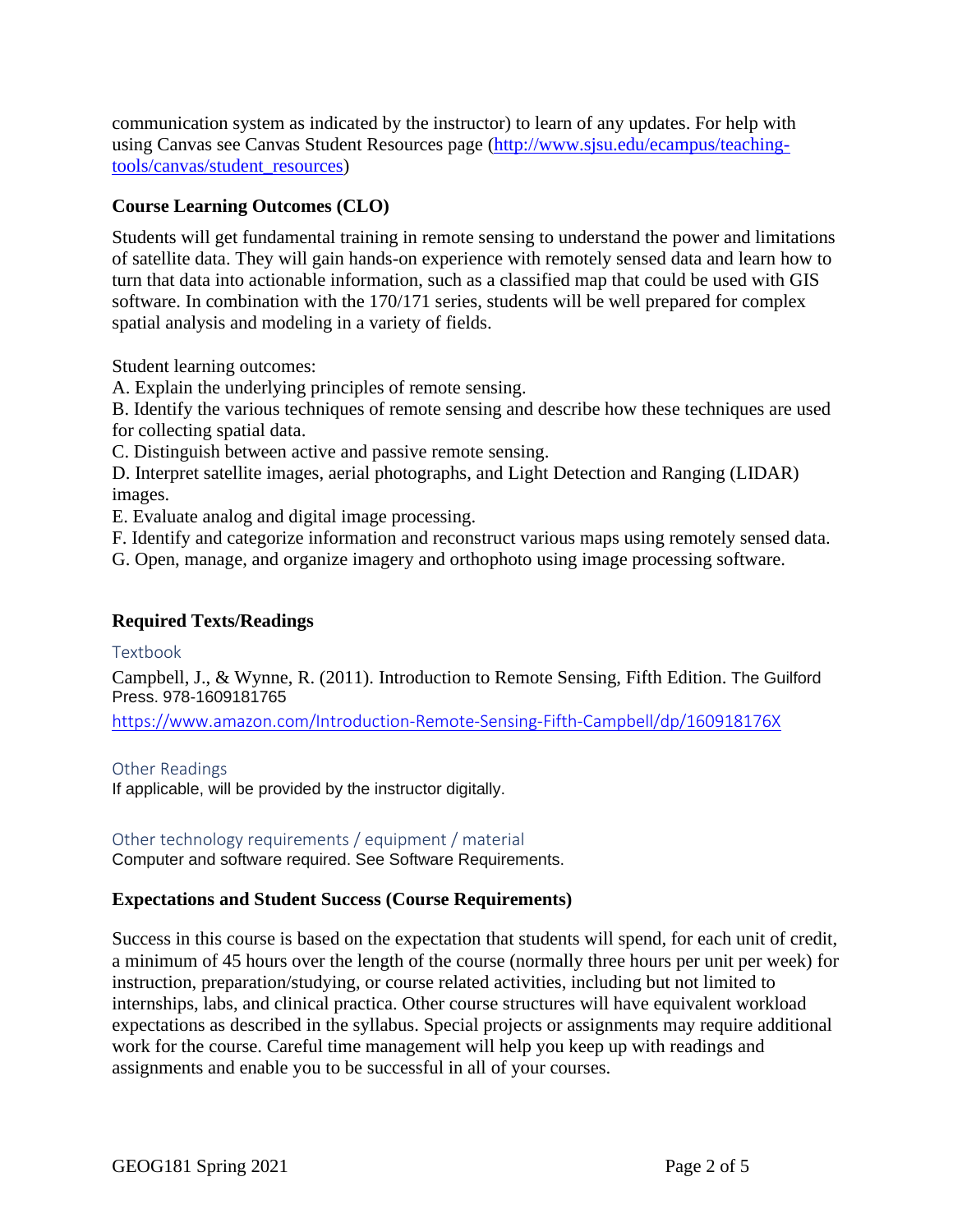The course will be broken into modules on Canvas. Each week (or every other as posted), the instructor will provide pre-recorded video lectures that will correspond to a power point and chapter for the textbook that fit said module. A quiz will also follow. Finally, there will be a lab assignment included in the module. The instructor will provide lab instructions in a digital format as well as a short tutorial video. Student success will be derived from successful completion of weekly modules.

#### Final Report

A final report will be due at the end of the semester (May 16th, 2021). The premise will be a proposal to explain the use of remote sensing technology for a TBD application. An example title could be: "Using LiDAR to determine the volume of materials moved at a given quarry."

## **Grading Information**

Grades will be awarded based on points earned from assignments. These include:

- Quizzes = 15 points each x  $10 = 150$  points
- Labs = 20 points each x  $10 = 200$  points
- Final Report  $= 100$  points
- Total Points available  $= 450$  points

The instructor does not curve grades. Points earned equals grade achieved as follows:

*A = 405-450 points B = 360-404 points C = 315-359 points D = 270-314 points F = 269 points or lower*

| Grade                       | Points       | Percentage    |
|-----------------------------|--------------|---------------|
|                             | 405-450      | 90-100%       |
| B                           | 360-404      | 80-89%        |
| $\mathcal{C}_{\mathcal{C}}$ | 315-359      | 70-79%        |
|                             | 270-314      | 60-69%        |
|                             | 269 or lower | $<\!\!60\!\%$ |

## **University Policies**

Per [University Policy S16-9](http://www.sjsu.edu/senate/docs/S16-9.pdf) *(http://www.sjsu.edu/senate/docs/S16-9.pdf)*, relevant university policy concerning all courses, such as student responsibilities, academic integrity, accommodations, dropping and adding, consent for recording of class, etc. and available student services (e.g. learning assistance, counseling, and other resources) are listed on [Syllabus](https://www.sjsu.edu/curriculum/courses/syllabus-info.php)  [Information](https://www.sjsu.edu/curriculum/courses/syllabus-info.php) web page (https://www.sjsu.edu/curriculum/courses/syllabus-info.php). Make sure to visit this page to review and be aware of these university policies and resources.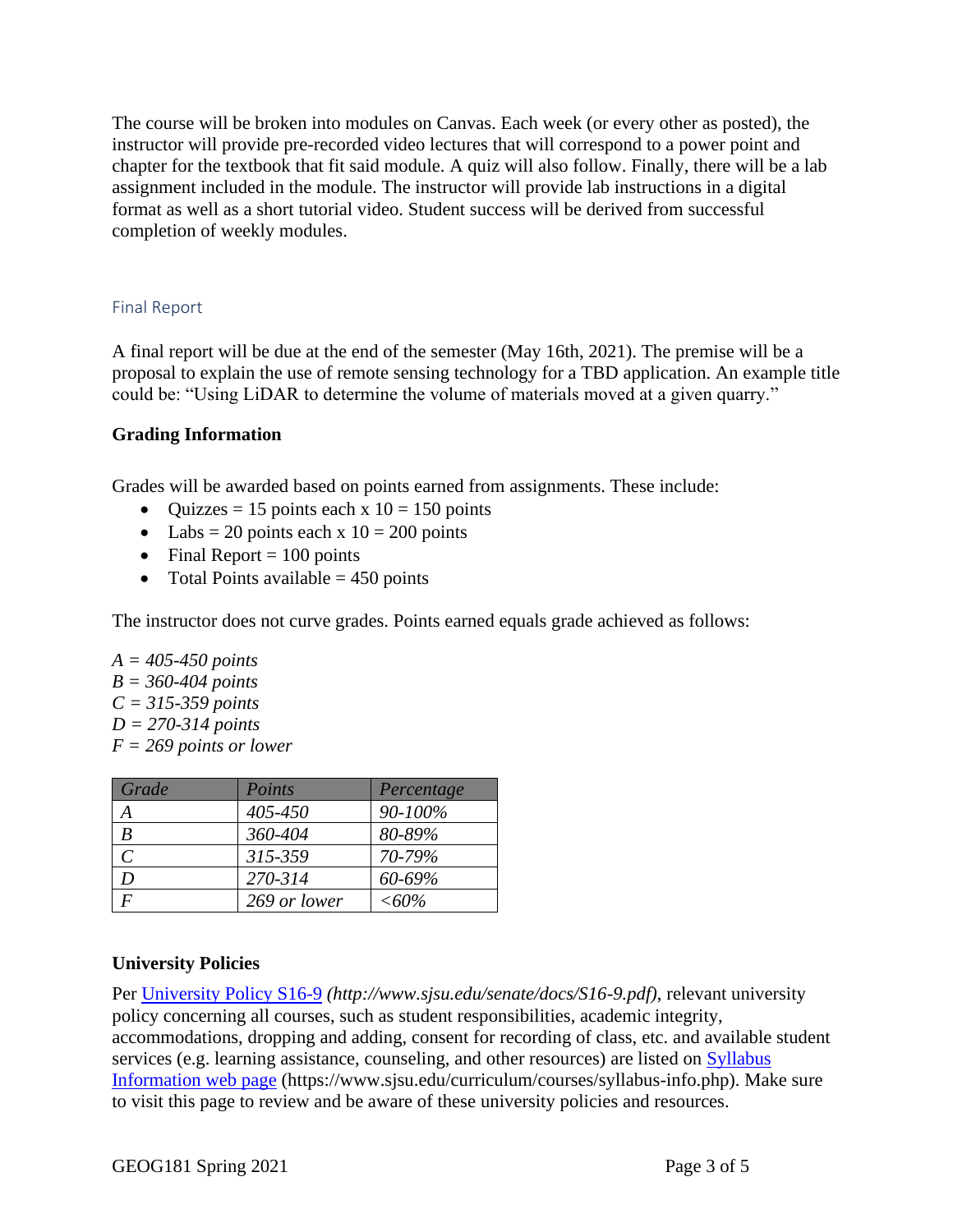## **Accommodation for Disabilities**

If you need course adaptations or accommodations because of a disability, or if you need to make special arrangements in case the building must be evacuated, please make an appointment with me as soon as possible, or see me during office hours. Presidential Directive 97-03 at http://www.sjsu.edu/president/docs/directives/PD\_1997-03.pdf requires that students with disabilities requesting accommodations must register with the Accessible Education Center (AEC) at http://www.sjsu.edu/aec to establish a record of their disability.

#### **SJSU Writing Center**

The SJSU Writing Center is located in Clark Hall, Suite 126. All Writing Specialists have gone through a rigorous hiring process, and they are well trained to assist all students at all levels within all disciplines to become better writers. In addition to one-on-one tutoring services, the Writing Center also offers workshops every semester on a variety of writing topics. To make an appointment or to refer to the numerous online resources offered through the Writing Center, visit the Writing Center website at [http://www.sjsu.edu/writingcenter.](http://www.sjsu.edu/writingcenter)

#### **SJSU Counseling and Psychological Services**

The SJSU Counseling and Psychological Services is located on the corner of 7th Street and San Fernando Street, in Room 201, Administration Building. Professional psychologists, social workers, and counselors are available to provide consultations on issues of student mental health, campus climate or psychological and academic issues on an individual, couple, or group basis. To schedule an appointment or learn more information, visit Counseling and Psychological Services website at [http://www.sjsu.edu/counseling.](http://www.sjsu.edu/counseling)

## **Geog 181 / Introduction to Remote Sensing, Spring '21, Course Schedule**

| <b>Module</b> | Date | <b>Topics, Readings, Assignments</b> | <b>Due Date</b> |
|---------------|------|--------------------------------------|-----------------|
|               |      |                                      |                 |
|               |      | <b>History of Remote Sensing</b>     |                 |
|               | 1/27 | Text: Chapter 1                      | 2/7             |
|               |      | Quiz 1                               |                 |
|               |      | Lab 1: Exploring Rasters             |                 |
| 2             |      | <b>Electromagnetic Radiation</b>     |                 |
|               | 2/8  | Text: Chapter 2                      | 2/21            |
|               |      | Quiz 2                               |                 |
|               |      | Lab 2: Image Band Combinations       |                 |
| 3             |      | <b>Overview of Satellites</b>        |                 |
|               | 2/22 | Text: Chapter 6                      | 2/28            |
|               |      | Quiz 3                               |                 |

#### **Course Schedule**